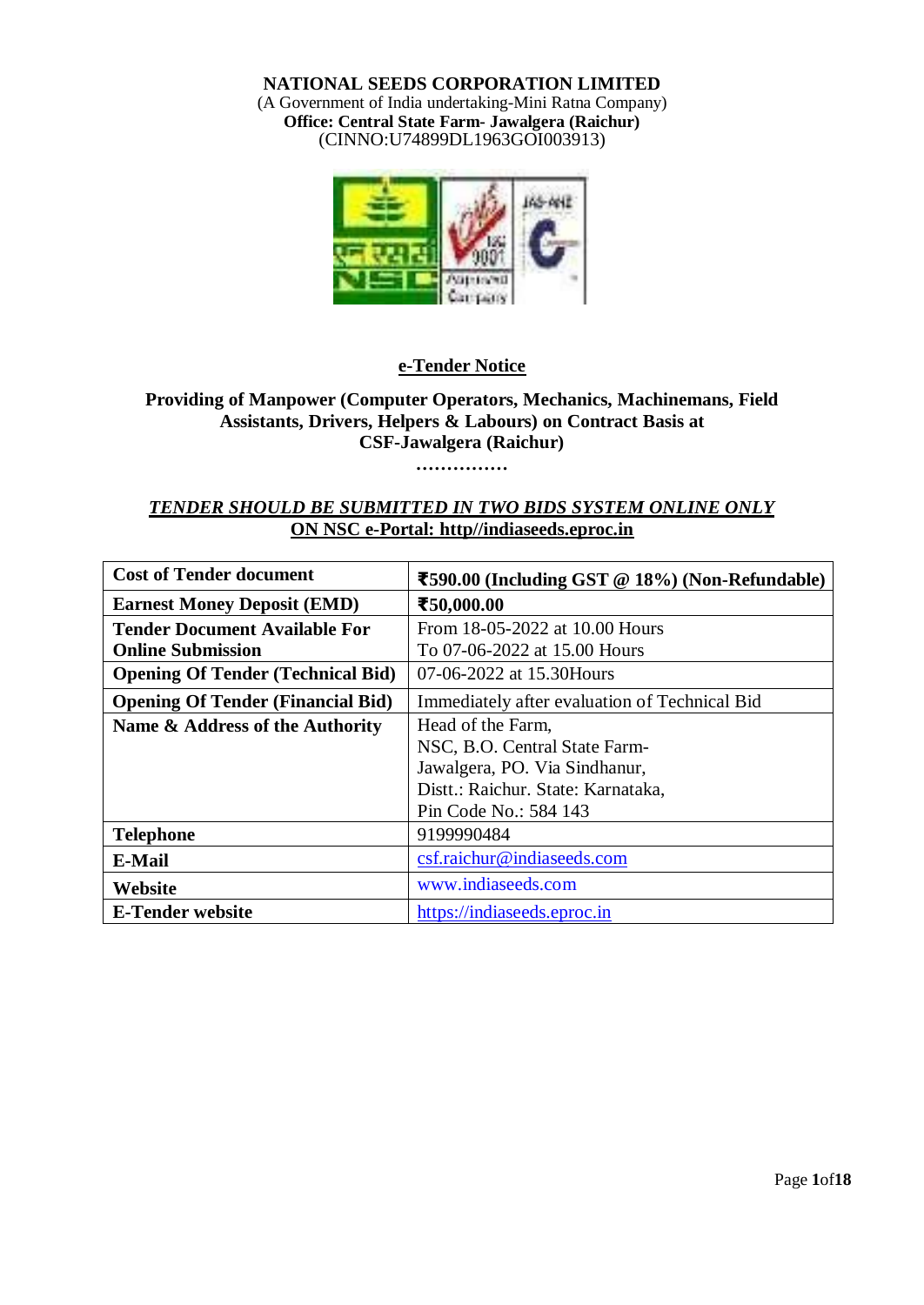### **NATIONAL SEEDS CORPORATION LIMITED**

(A Government of India undertaking-Mini Ratna Company) **OFFICE: Central State Farm-Jawalgera (Raichur)**

TN No.NSC/CSF/JWL/2-2 (5-A)/HR/2022-23

Dated:  $18<sup>th</sup>$  May, 2022

### **TENDER NOTICE**

**Inviting e-Tender for providing manpower (Computer Operators, Mechanics, Machinemans, Field Assistants, Drivers, Helpers & Labours) on Contract Basis at CSF-Jawalgera (Raichur).**

**…………….**

National Seeds Corporation Limited (NSCL), a fast growing "Mini-Ratna" Central PSU under Ministry of Agriculture & Farmers Welfare, Govt. of India engaged in the business of Production and Distribution of Certified Seeds, NSC, Central State Farm-Jawalgera (Raichur) invites **E-Tenders** through NSC E-Procurement Portal [\(http://indiaseeds.eproc.in\)](http://indiaseeds.eproc.in/) under two bid systems from reputed and experienced Manpower Providing Agency / Service Provider to provide manpower on outsourcing basis at NSC, Central State Farm-Jawalgera (Raichur). Detailed eligibility & other criteria may be viewed from the tender document. NSC reserves the right to modify, expand, restrict, scrap, refloat or cancel the Tender at any stage without assigning any reasons.

The cost of tender document (non-refundable) of **₹500/-+GST 18%**and consolidated amount of EMD can be paid through **NSCE- Portal (**[https://indiaseeds.eproc.in\)](https://indiaseeds.eproc.in/) **Online Payment Gateway only.**

The tender document containing Tender Forms, Specifications, Terms and Conditions, destinations etc. can be seen and downloaded from our portal [https://indiaseeds.eproc.in.](https://indiaseeds.eproc.in/) Tender Document can also be downloaded from NSC's website: [www.indiaseeds.com](http://www.indiaseeds.com/) or Central Procurement Portal [www.eprocure.gov.in. A](http://www.eprocure.gov.in/) bid without payment of Tender cost and EMD is liable for rejection. However, *MSMEs registered with NSIC or MSME vendors having Udoyg Aadhar Memorandum or registered with District Industries Centre (DIC) or Khadi and Village Industries Commission (KVIC) or Khadi Village and Industries Board (KVIB) or Coir Board or National Small Industries Commissions (NSIC) or Directorate of Handicrafts and Handlooms or any other body specified by Ministry of MSME are exempted from payment of Tender cost and EMD, subject to furnishing valid documentary proof in support of claim along with their request letter.*

Bidder has to submit the online tender by following the instructions appearing on the screen /NIT on the porta[lhttps://indiaseeds.eproc.in.](https://indiaseeds.eproc.in/)

Any further corrigendum(s) to this tender shall be published only on our website/ eportal. Hence, all concerned are requested to follow up the website/e-portal regularly.

### **Head of the Farm**

Page **2**of**18**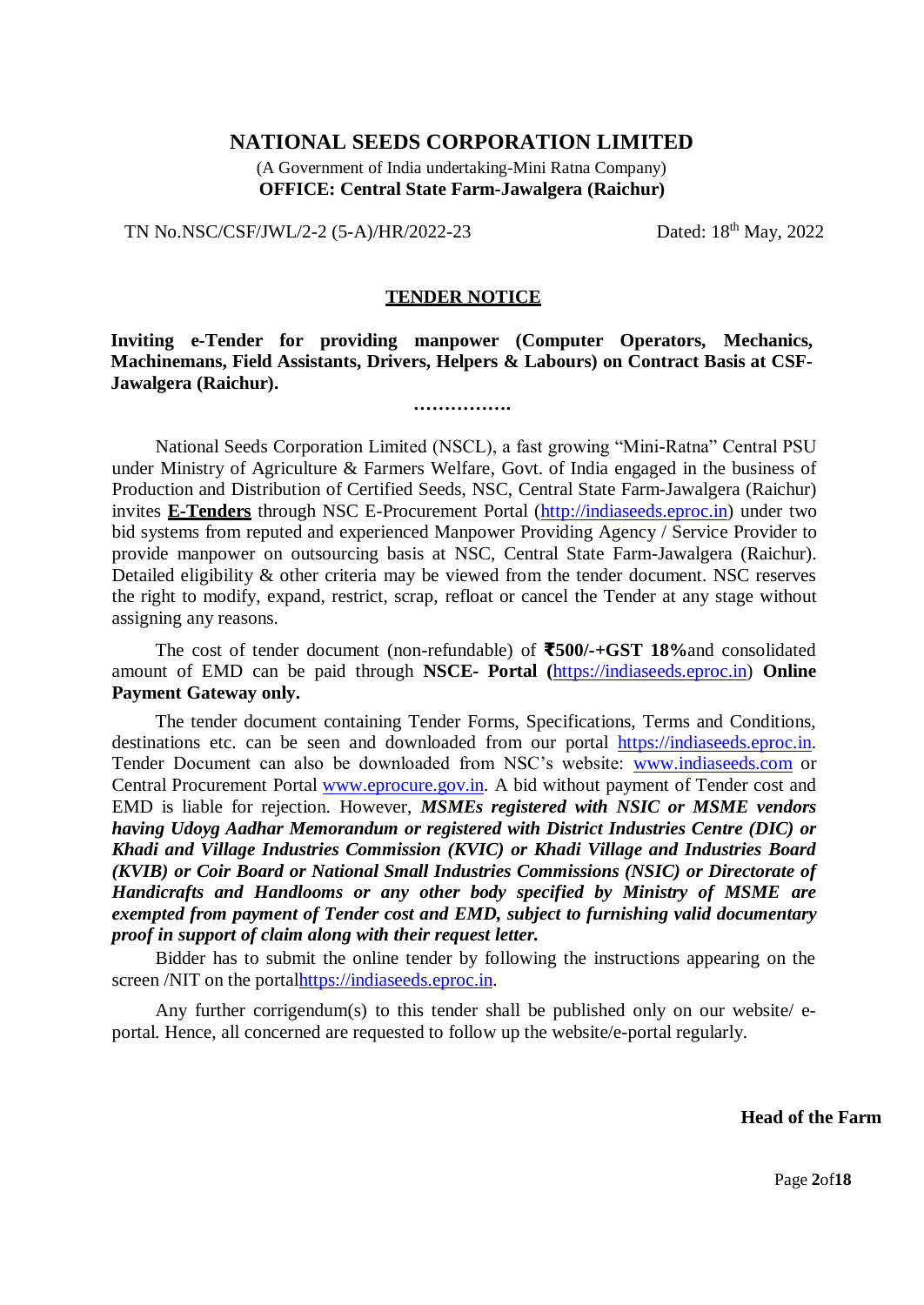# **PART–A.**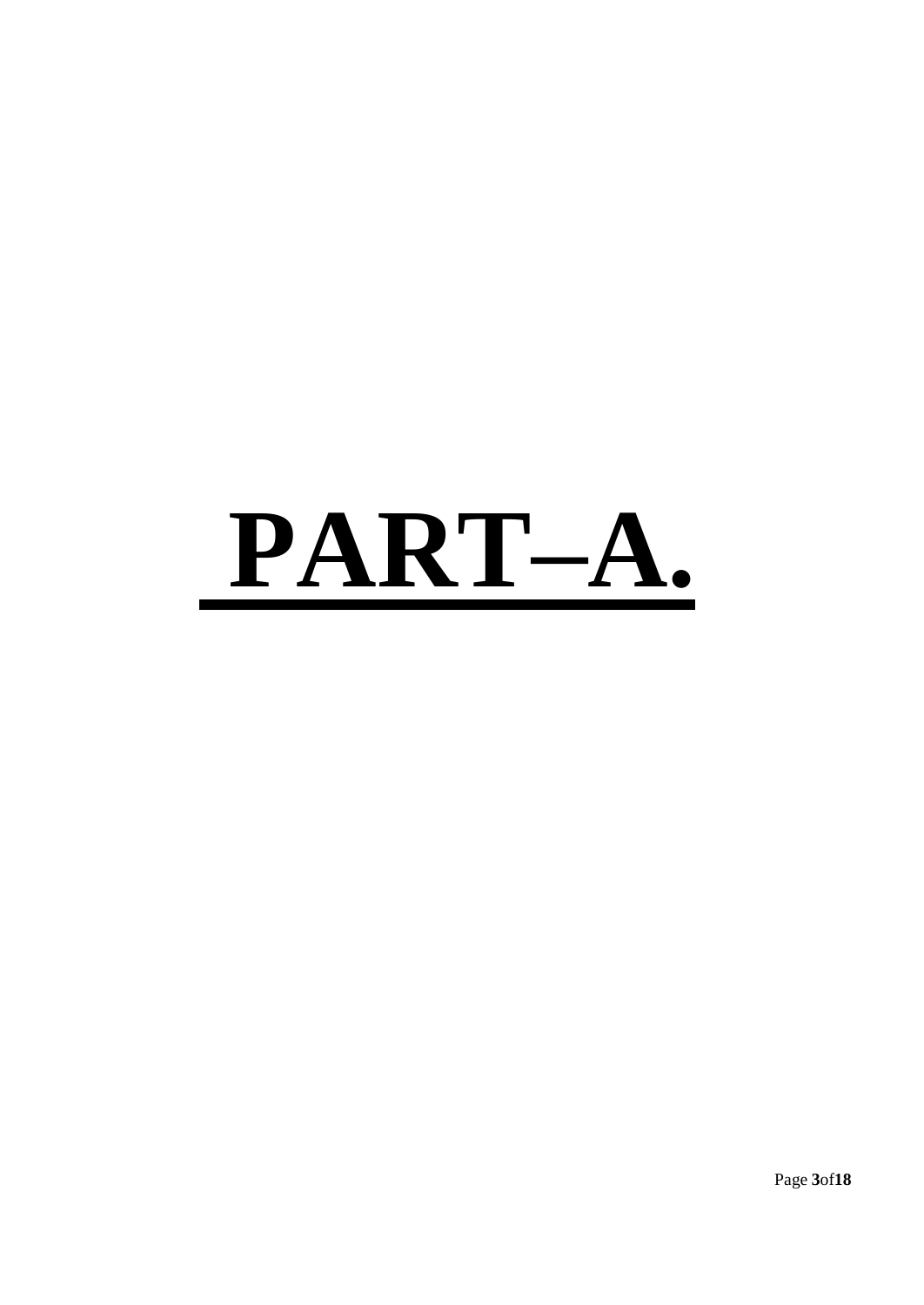### **INSTRUCTIONS TO BIDDER– ONLINE MODE**

### **DEFINITIONS:-**

- **C1 India Private Limited:** Service provider to provide the e-Tendering Software.
- **NSCL e-Procurement Portal:** An e-tendering portal of National Seeds Corporation Limited ("NSCL") introduced for the process of e-tendering which can be accessed on [https://indiaseeds.eproc.in.](https://indiaseeds.eproc.in/)

### **(1). ACCESSING/ PURCHASING OF BID DOCUMENTS:-**

- a. It is mandatory for all the bidders to have Class-III Digital Signature Certificate (With Both DSC Components, i.e. Signing & Encryption) from any of the licensed Certifying Agency under CCA, Ministry of Electronics and Information Technology, Government of India to participate in e-tendering portal of NSCL. Bidders can see the list of licensed CA's from the link [www.cca.gov.inC](http://www.cca.gov.in/)1 India Pvt. Ltd. also facilitate Class III Digital Signature Certificate (With Both DSC Components, i.e. Signing & Encryption) to the bidders. Bidder may contact C1 India Pvt. Ltd. At mobile no. +91-8130606629 for DSC related queries or can email at [vikas.kumar@c1india.com](mailto:vikas.kumar@c1india.com)
- b. To participate in the e-bid, it is mandatory for the Applicants to get themselves registered with the NSCL e-Tendering Portal [\(https://indiaseeds.eproc.in\)](https://indiaseeds.eproc.in/) to have a user ID & Password which has to be obtained by submitting a non-refundable annual registration charges of Rs.3416/ inclusive of all taxes through **online** mode. Validity of Registration is 1year.
- c. The amendments / clarifications to the tender, if any, will be posted on the NSCL e-Tendering Portal [\(https://indiaseeds.eproc.in\)](https://indiaseeds.eproc.in/).
- d. To participate in bidding, bidders have to pay EMD (refundable) as per the amount mentioned in the tender document online through NEFT/RTGS after generating E-challan from [https://indiaseeds.eproc.in.](https://indiaseeds.eproc.in/)
- e. To participate in bidding, bidders have to pay Tender Processing Fee ofRs.570/- inclusive of all taxes (Non-refundable) through online mode (internet banking/debit card/credit card).
- f. The Bidder may modify or withdraw their bid after submission prior to the Bid Due Date. No Bid shall be modified or withdrawn by the Bidder after the Bid Due Date and Time.
- g. Both 'EMD' and 'Tender Document Fee' are mentioned in individual tender document as published at NSCL e-Tendering Portal [\(https://indiaseeds.eproc.in\)](https://indiaseeds.eproc.in/).
- h. For help desk, please contact e-Tendering Cell and Help Desk Support Monday to Friday Ph:**0124-4302033/36/37, [nsclsupport@c1india.com.](mailto:nsclsupport@c1india.com)**
- i. It is highly recommended that the bidders should not to wait till the last date of bid submission to avoid complications like internet connectivity issue, network problems, system crash down, power failure, browser compatibility issue, system compatibility issue, improper digital signature certificate problem etc. In view of this context, neither M/s National Seeds Corporation Limited nor M/s.C1 India Pvt. Ltd will be responsible for such eventualities.

### **(2). PREPARATION SUBMISSION OF APPLICATION:-**

- a) Detailed NIT may be downloaded from NSCL e-tendering portal and the Application may be submitted compulsorily online mode following the instructions appearing on the screen/NIT.
- b) Tenderer/ Bidder can pay tender document Fee as per tender document online through Internet Banking/ Debit Card/ Credit Card.
- c) A Tenderer /Bidder manual containing the detailed guidelines for e-tendering system is also available on the portal.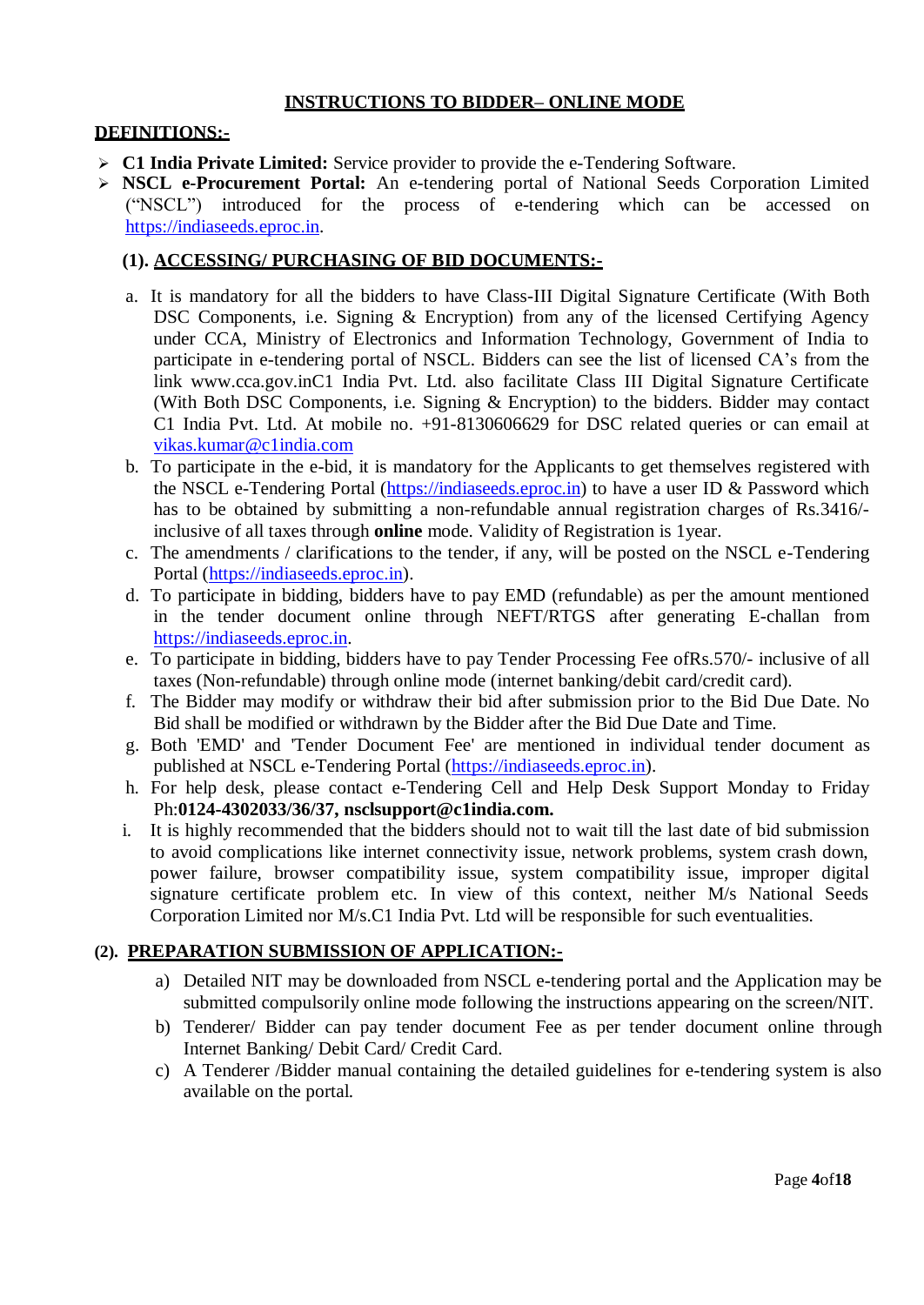### **(3). MODIFICATION/ SUBSTITUTION/ WITHDRAWAL OF BIDS:-**

- a) The Bidder may modify, substitute or withdraw its e-bid after submission prior to the Bid Due Date. No Bid shall be modified, substituted or withdrawn by the Bidder on or after the Bid Due Date.
- b) Any alteration/ modification in the Bid or additional information supplied subsequent to the Bid Due Date, unless the same has been expressly sought for by the NSCL, shall be disregarded.
- c) For modification of e-bid, bidder has to decrypt its old bid from e-tendering portal and upload/ re submit digitally signed modified bid.
- d) For withdrawal of bid, bidder has to click on withdrawal icon at e-tendering portal and can withdraw its e-bid.

### **(4). OPENING AND EVALUATION OF APPLICATIONS:-**

Opening of Applications will be done through online process. However, Corporation reserves the right for evaluation and decision based on tender submitted online. NSCL shall open documents of the Application received in electronic form of the tender on the Application due date i.e., in the presence of the Applicants who choose to attend. NSCL will subsequently examine and evaluate the Applications in accordance with the provisions set out in the Tender Document. The Price Bid will be opened of the responsive applicants. The date of opening of price bid will be notified later on.

### **(5). DISCLAIMER:-**

The vender must read all the instruction in the RFP and submit the same accordingly.

-----------------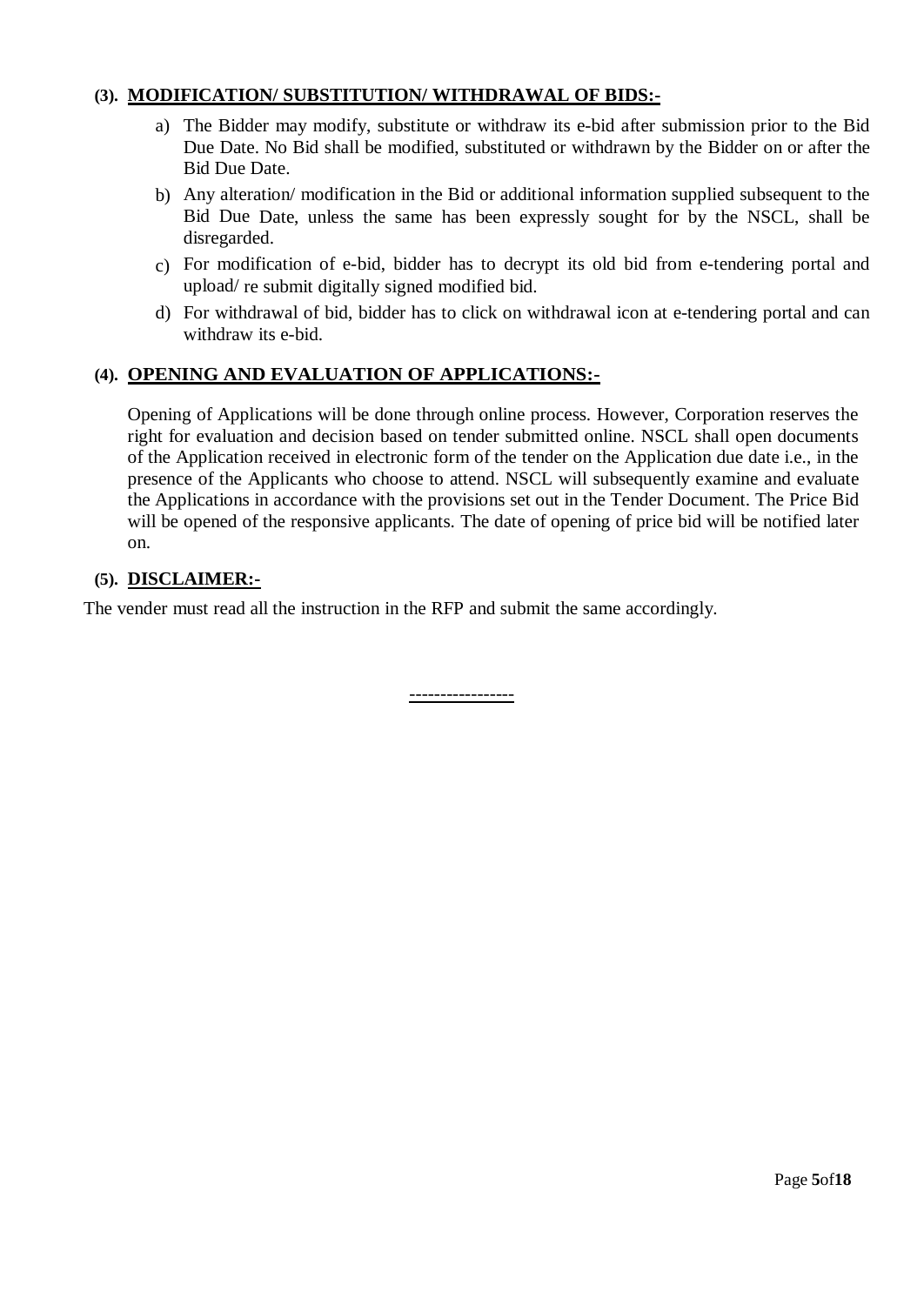# **PART–B.**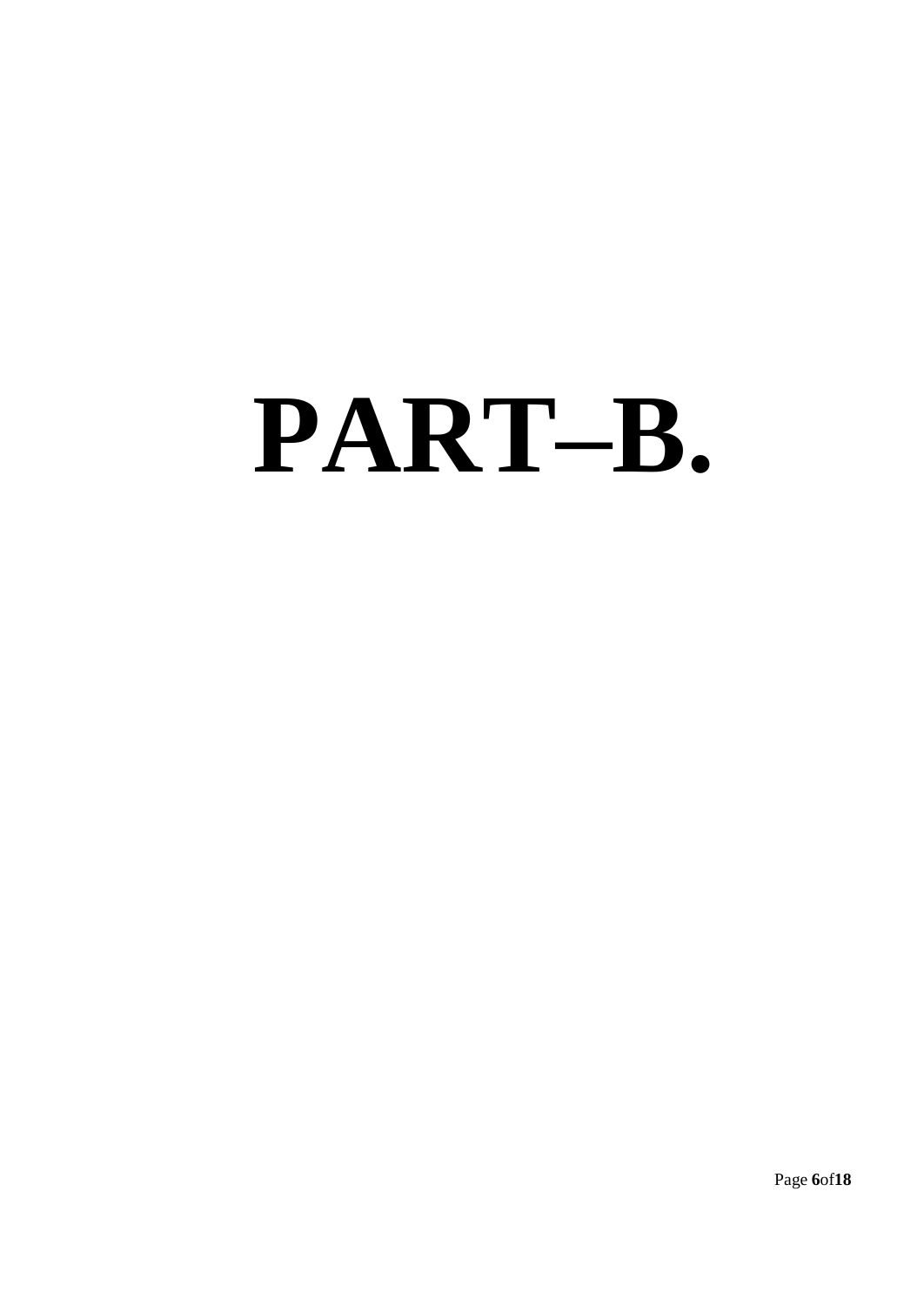### **NATIONAL SEEDS CORPORATION LIMITED- JAWALGERA INSTRUCTIONS TO THE TENDERES/ BIDDER**

### **ADVICE FOR BIDDERS:-**

The Bidders are advised in their own interest to carefully read the tender documents and understand their purport unless the Bidder specifically states to the contrary in respect of any particular clause, it shall be presumed that they accepts all the terms and conditions as have been laid down intender document.

### **TENDER FEE (NON-REFUNDABLE):-**

Tender fee **Rs.500/- (Rupees Five Hundred only) +GST @ 18% i.e. Rs.590/- (including GST)** must be deposited in online mode only (As per instruction in Section-I).

### **EARNEST MONEY DEPOSIT (REFUNDABLE):-**

EMD amount **50,000/- (Rupees Fifty Thousand only)** must be deposited before due in online mode only (As per instruction in Section-I). Exemption of EMD for Indian Manufactures which are registered with NSIC under Single point registration scheme, Indian manufactures / suppliers who are Micro and Small Enterprises (MSE) small scale units and registered with National Small Industries Corporation (NSIC) under single point registration scheme are exempted from payment of EMD provided to furnish photocopy of valid registration with NSIC under the single point registration scheme for the quoted stores in support if claim along with their requested letter. This facility will, however, not be provided to those small-scale units who are registered under the old registration scheme which was extended upto 30th June 1981 only. (Registration certificate to be attached.)

### **SUBMISSION OF OFFER:-**

Offer must be submitted in prescribed tender in put form in Online Mode only. Only that party should tender who accepts all the terms & conditions because conditional tender may be treated as void.

### **BID OPENING AND EVALUATION:-**

Bids will be open in Online Mode (As per instruction in Section-I).

### **AWARD OF CONTRACT:-**

The technical bid will open first and based on the information committee will scrutinize the bid submitted and evolve the successful bidder for financial bid. Purchase/ sale committee will award the Contract to the successful Bidder whose bid has been determined be substantially responsive and has been determined as the best evaluated bid provided further that the Bidders determined to be qualified to perform the Contract satisfactorily, for which the Firm may be asked for making a presentation, along with other parameters.

### **NOTIFICATION OF AWARD:-**

Prior to the expiration of the period of bid validity Selection Committee will place a firm order or notify the successful Bidder in writing.

### **CANCELLATION OF WORK ORDER:**

NSC reserves the right to cancel the contract at any stage (by giving the notice in writing) due to nonsatisfactory services of the selected firm.

…………………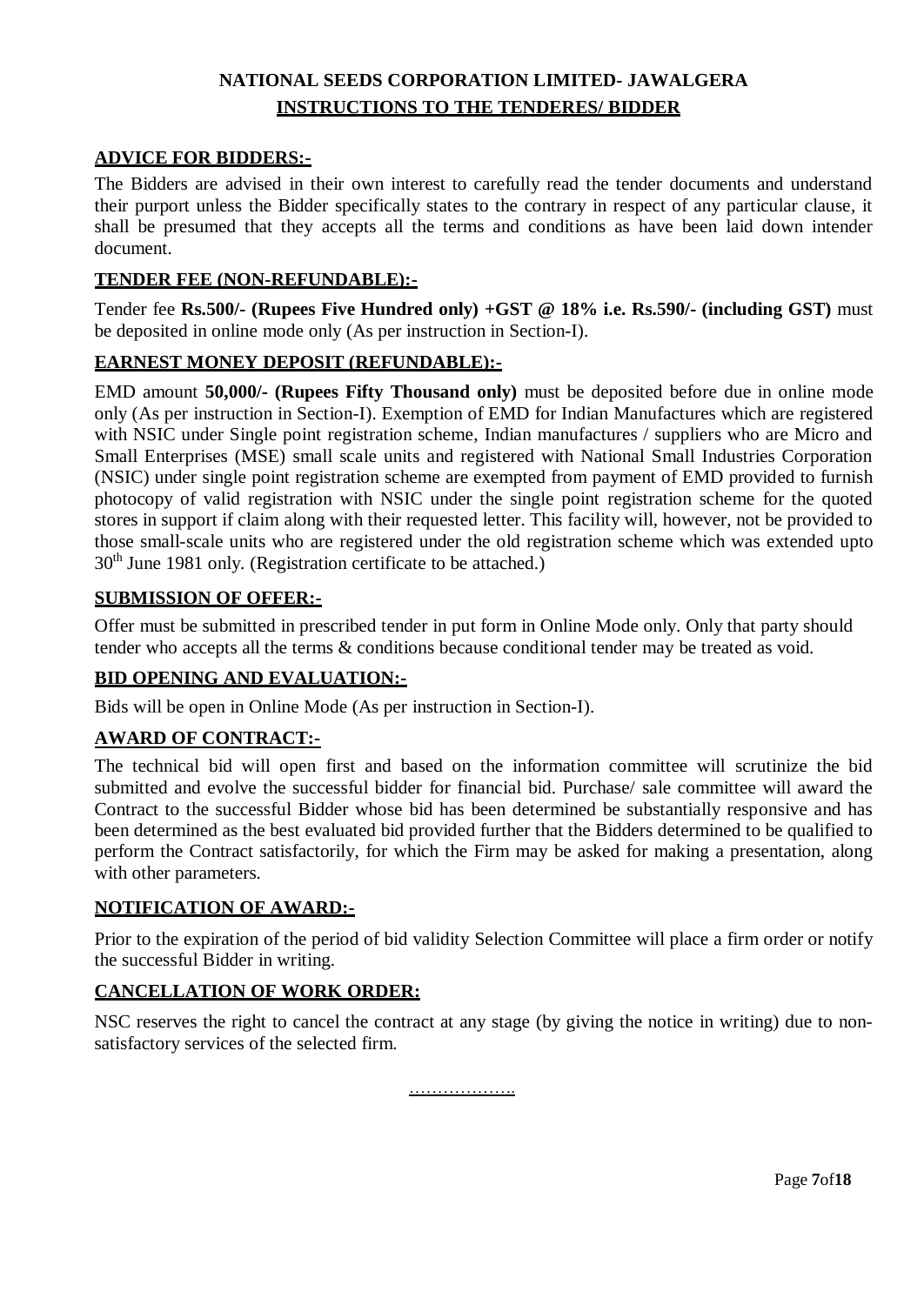### **GENERAL CONDITIONS OF CONTRACT (GCC)**

### 1. **GENERAL INFORMATION:-**

National Seeds Corporation Limited (NSCL), a fast growing "Mini Ratna" Central PSU under Ministry of Agriculture & Farmers Welfare, Govt. of India engaged in the business of Production and Distribution of Certified Seeds, NSC, Central State Farm-Jawalgera (Raichur) invites **E-Tenders** through NSC E-Procurement Portal [\(http://indiaseeds.eproc.in\)](http://indiaseeds.eproc.in/) under two bid systems from reputed and experienced Manpower Providing Agency /Service Provider to provide manpower on outsourcing basis at NSC, Central State Farm-Jawalgera (Raichur).

### 2. **TERMINOLOGY:**-

Unless the context otherwise required, the following terms whenever used in this document have the following meanings:

| Contract            | Means the Contract signed by the parties, to which these GCC are   |
|---------------------|--------------------------------------------------------------------|
|                     | attached together with all the documents listed/ required in such  |
|                     | signed Contract.                                                   |
| Government          | Means Government of India or State Government, as the case may be. |
| Competent Authority | Means Competent Authority of National Seeds Corporation Ltd.,      |
|                     | (NSCL).                                                            |
| Corporation/NSC     | Means National Seeds Corporation Limited.                          |
| Agency/Agencies     | Means Manpower providing Agencies/ Service providers.              |
| Applicable Law      | This contract including all matters with this contract shall be    |
|                     | governed and construed in accordance with the Indian Laws both     |
|                     | substantive and procedural and shall be subject to the exclusive   |
|                     | Jurisdiction of Courts at Raichur.                                 |
| Party               | Means the Corporation OR the Agency/Service provider, as the case  |
|                     | may be and Parties means both the Corporation and Agency/ Service  |
|                     | provider.                                                          |

### **3. SCOPE OF WORK/ CONTRACT:-**

- a) In performing the terms and conditions of the Contract, the Agency shall at all times act as an Independent Agency. The contract does not in any way create a relationship of principal and agent between NSC, CSF-Jawalgera (Raichur) and the Agency. The Agency shall not act or attempt or represent itself an agent of NSC, CSF-Jawalgera (Raichur). It is clearly understood and accepted by both parties that this Contract between the parties evidenced by it is on a Principal to Principal basis and nothing herein contained shall be construed or understood as constituting either party hereto, the agent or representative of the other, under any circumstances. The employees of the Agency shall never, under any circumstances whatsoever, be entitled to claim themselves to be employees of the NSC, CSF-Jawalgera (Raichur).
- b) Services to be provided on all working days during the normal general shift duty hours from 09.30 am to 05.30 pm with One hour lunch break. It could, however be changed to shift duties, in the case of Technical and other similar types of duties, as per requirements. In case, the services are not given for a particular day or if outsourced worker is found absent/absconding from the place of duty, proportionate recovery (i.e. on pro-rata basis) will be made at the quoted rates of rupees (i.e. in Service Charges) per person. Presently, NSC, CSF-Jawalgera (Raichur) is observing six days working in a week.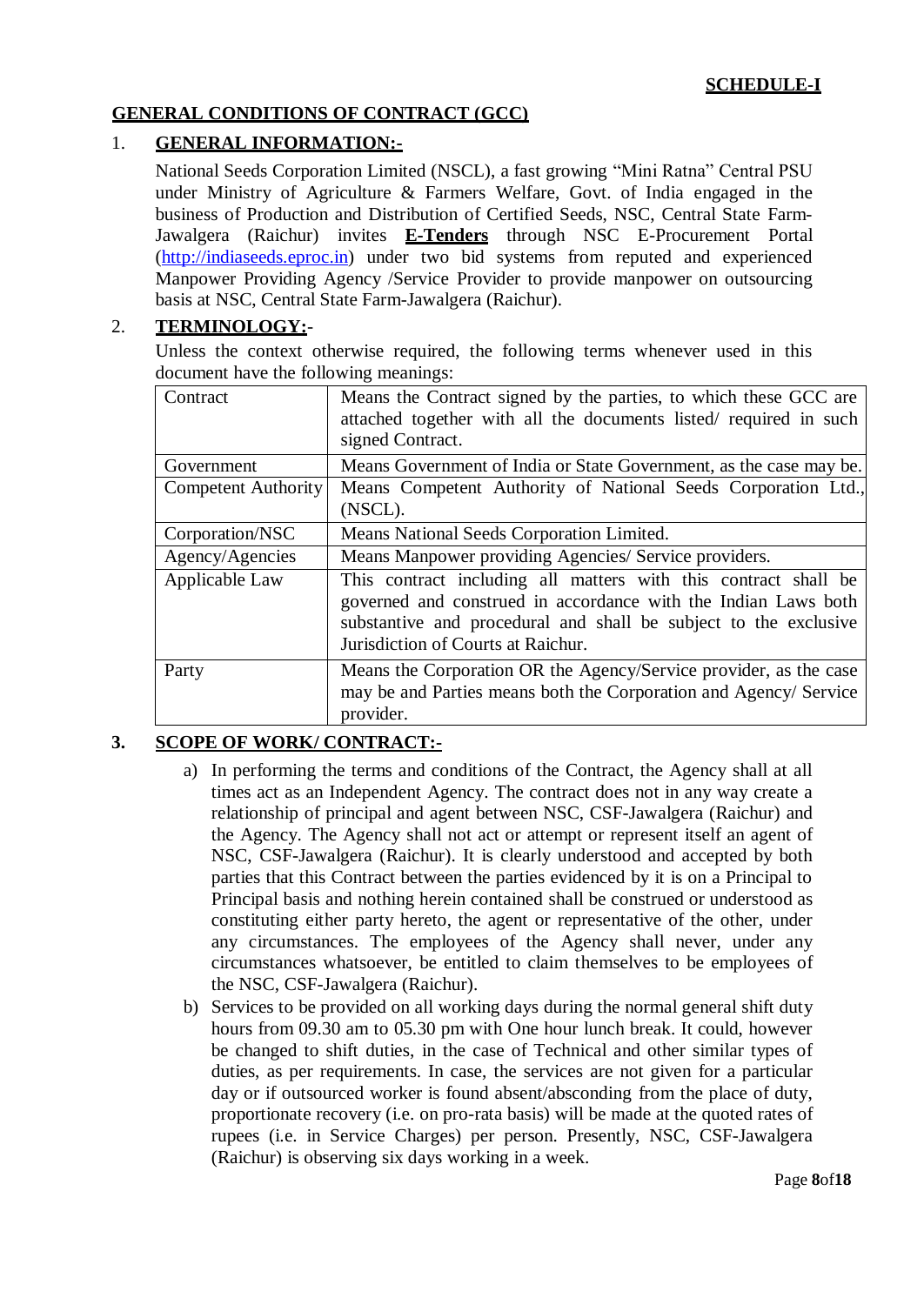### 4. **PROPOSAL EVALUATION**:-

A two-stage procedure shall be adopted in evaluating the proposals. The technical evaluation shall be carried out first. The financial evaluation will be carried out of only those agencies which fulfill the technical criteria.

- (a) **Technical Proposal**:- The Evaluation Committee appointed by NSC, CSF-Jawalgera (Raichur) shall carry out its evaluation for the technical proposal. The technical proposal will be opened on 07.06.2022 at 15.30 Hrs at the address given above and the Agencies are at liberty to be present personally or through their authorized agents at the time of opening. In case 07.06.2022 is declared as holiday, the tender will be opened on the next working day.
- (b) **Financial Proposal:-**Financial proposal of only those agencies which fulfill the technical criteria will be opened and the date and time of opening of financial proposal will be decided & intimated by NSC, CSF-Jawalgera (Raichur) to such bidders separately. Agencies are at liberty to be present personally or through their authorized agent at the time of opening financial proposal. Financial proposal should be inclusive of all taxes including GST where the GST amount should be mentioned separately.

However, the evaluation committee, after determining whether the financial proposals are complete and without errors shall determine the lowest financial proposal for conducting negotiation/ award of contract.

### **5. SELECTION OF SUCCESSFUL AGENCY:-**

- a) The successful bidder/Agency after qualifying on the basis of Technical Proposal enclosed at **Annexure-I** would be selected on the basis of lowest quoted rate as per the form at enclosed at **Annexure –II.**
- b) Firm/Agency should quote amount for providing every one person in above the categories separately on monthly basis. Lowest bidder in all categories with service charges will be taken for consideration to deciding and no partial work order will be awarded for sub part of category. As far as possible single work order will be awarded for all categories. But in an unavoidable situation if no single bidder quoted lowest in all category, then only the split of work will be decided by Competent Authority.
- c) Financial evaluation for award of tender will be based on the total bid by the parties in all two categories together, it is therefore, the bidder/ agency should bid for all two categories mandatorily. The Offer shall remain valid for a period of 30 days from the last date of submission of tender documents. This offer is made after taking into consideration and understanding all the Terms and Conditions stated in the Tender documents and agreeing to the same.

### 6. **OBLIGATIONS OF THE AGENCY:-**

The Agency shall perform the Services and carry out their obligations with all due Diligence, Efficiency, Confidentiality and Economy in accordance with generally accepted professional techniques and practices, and shall observe sound management practices, and employ appropriate advanced technology and safe secured methods. The Agency shall always act, in respect of any matter relating to this Contract or to the Services, as faithful advisers to NSC, and shall at all times support and safeguard NSC's legitimate interests in any dealings with the third parties.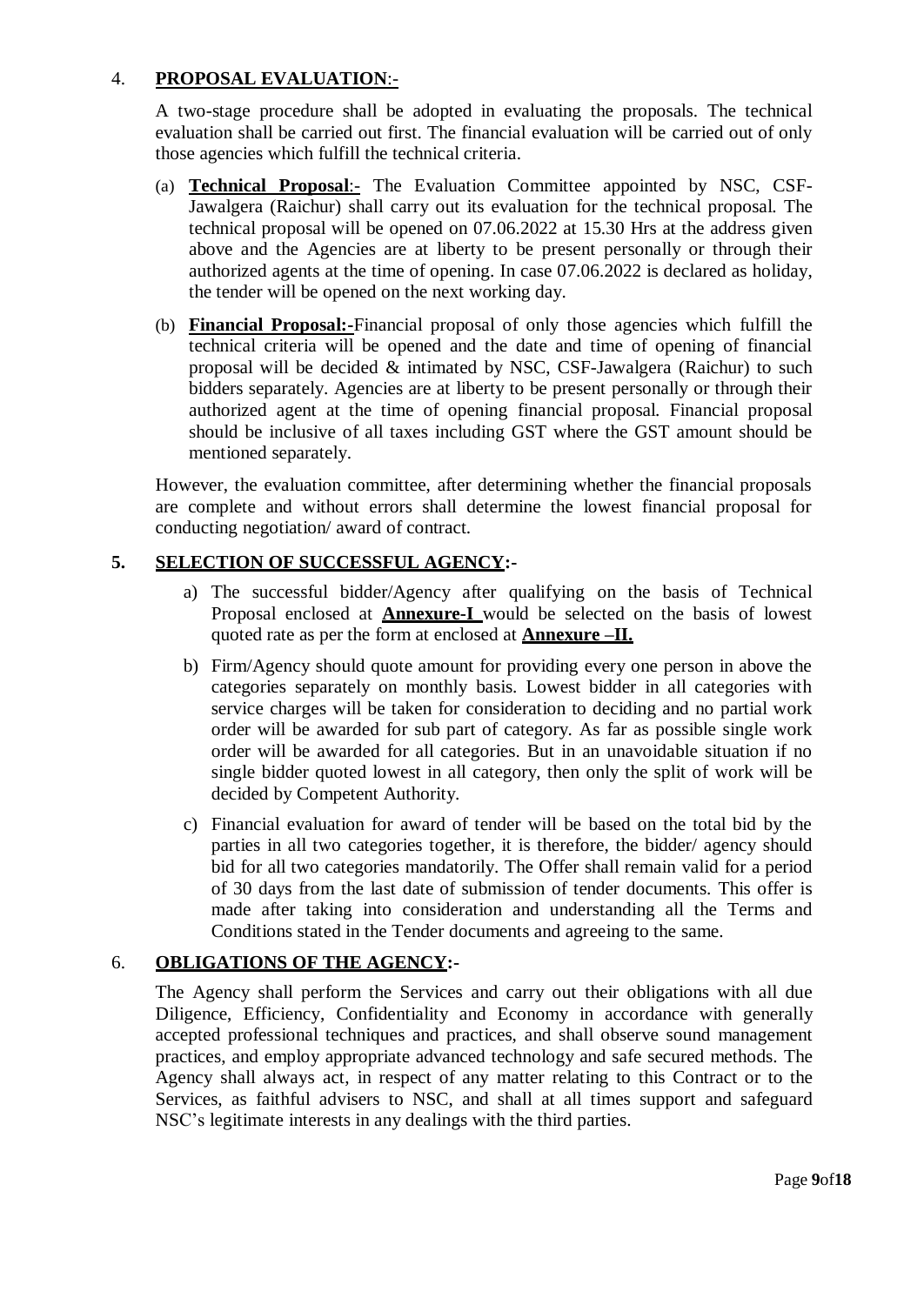### 7. **AWARD OF CONTRACT:-**

- 1) The contract shall be awarded to the Agency, by conveying acceptance of the proposal by NSC, CSF-Jawalgera (Raichur) through registered/ speed post/ courier. Negotiation with the agency, if needed will be done before award of contract.
- 2) All the terms and conditions as stated in the Tender documents, Appendices and acceptance conveyed by NSC, CSF-Jawalgera (Raichur) will constitute the contract between the Agency and NSC, CSF-Jawalgera (Raichur).
- 3) The selected agency is expected to commence the assignment on the date and at the location to be specified in the work order to be issued by NSC, CSF-Jawalgera (Raichur) as per its requirement and on the Terms & Conditions specified.
- 4) The requirement of Manpower is indicated in the Technical Bid. However, NSC, CSF-Jawalgera (Raichur) does not guarantee any definite volume of work or any particular service at any time or throughout the period of contract.
- 5) The Manpower Providing Agency/Service Provider Agency will be engaged for ONE year from the date of issuance of Letter of Intent and which may be extended on as per same terms & conditions of the contract for one more year in the spell of 06 months/one year at a time on mutual consent, if service so provided found to be satisfactory as per Terms & Conditions of the contract.

### **TERMS & CONDITIONS:-**

- 1. The Agency should have been in existence for the last Three (03) Years continuously i.e. since from 2018-19.
- 2. Should have last Three (03) Years working experience in similar nature of work in Central Govt. Ministries / Departments / PSUs / Autonomous Bodies / Statutory Bodies of GOI and MNC Company. (Certificate of last Three (03) Years for having performed the work / service satisfactorily in the said Ministry/ Dept. / Organization /MNC Company should be upload in e-Portal).
- 3. The agency should have a minimum Turnover of **₹ 50,00,000/- (Rupees Fifty Lakhs only),** every year from manpower providing services related works in last Three (03) Financial Years. Audited financial statement for last Three (03) Years (i.e. 2018-19, 2019-20 & 2020-21 should be upload in e-Portal along with the technical proposal. In case segment wise result is not mentioned in the audited financial statement, a certificate to this effect may be enclosed from Company's Chartered Accountant.
- 4. The Agency should have the registration for GST, ESI, EPF, PAN, etc. (Proof in this regard should be upload in e-Portal).
- 5. Certificate/ License issued by Labour Department related to proving manpower and other works (Proof in this regard should be upload in e-Portal).
- 6. The Firm/Agency should not have been **Black listed** or **Debarred** by Government Organization /PSU etc. Agency should be upload an undertaking in e-Portal to this effect by submitting an undertaking on Rs.50/-e-Stamp Paper.
- 7. **EMD of ₹50,000/- (Rupees Fifty thousand only)** in the form of Account Payee Demand Draft (DD)/ NEFT/RTGS from any of the Commercial Banks or Payment online in an acceptable form, in favour of NSC, Sindhanur to be submitted. The EMD of successful bidder will be retained and others will be returned or adjusted against the Security Deposit/ Performance Guarantee. The EMD of unsuccessful bidder will be refunded without interest within a period of 60 days of opening of financial proposal.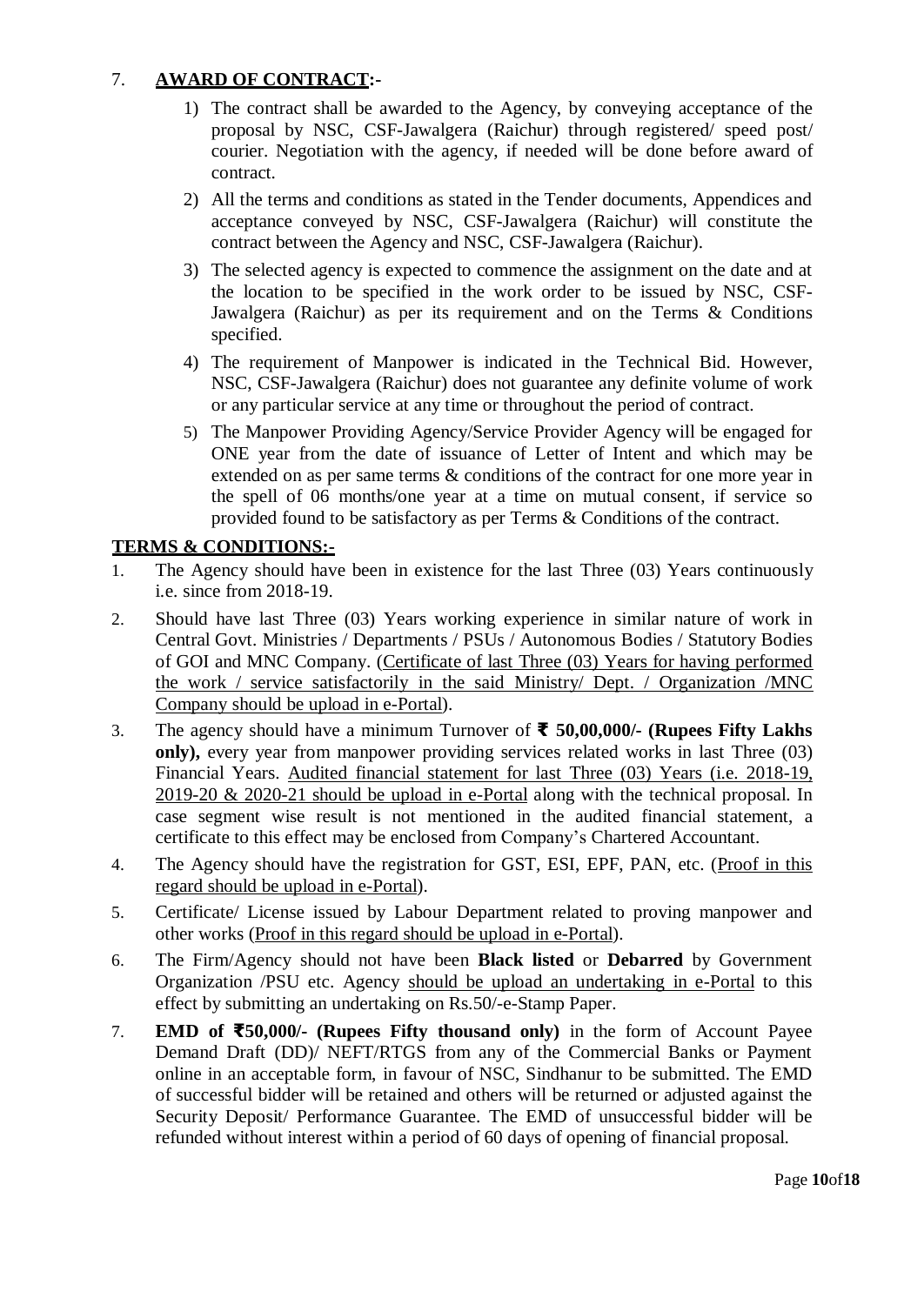- 8. The successful bidder has to deposit an amount of **₹2,00,000/- (Rupees Two Lakhs only)** in the form of "**Insurance Surety Bonds**" or Account Payee Demand Draft (DD) or Fixed Deposit Receipt or Bank Guarantee from any of the Commercial Banks or Payment online in an acceptable form, as Security Deposit/ Performance Guarantee, within Fifteen (15) Days of issue of Work Order along with execution of an agreement in Rs.500/- non judicial stamp paper. The Security Deposit will be refunded to the Agency on due and satisfactory performance of services on completion of all obligations by the Contract.
- 9. In case if the party breaches any clause of terms and conditions the service of the contract will be terminated and will be forced to forfeit the Security Deposit/ performance guarantee deposited by him.
- 10. The contract shall come into effect from the date of issuance of Letter of Intent by NSC, CSF-Jawalgera (Raichur). The selected Agency is expected to commence the assignment on the date and at the location specified in the work order to be issued by NSC, CSF-Jawalgera (Raichur) as per its requirement. If the Agency fails to commence the assignment within the specified schedule as per Work Order, the contract shall be liable to be terminated.
- 11. Services to be provided on all working days during the normal general shift duty hours from 09.30 am to 05.30 pm with One hour lunch break. It could, however be changed to shift duties, in the case of Technical and other similar types of duties, as per requirements. In case, the services are not given for a particular day or if outsourced worker is found absent/absconding from the place of duty, proportionate recovery (i.e. on pro-rata basis) will be made at the quoted rates of rupees (i.e. in Service Charges) per person. Presently, NSC, CSF-Jawalgera (Raichur) is observing six days working in a week.
- 12. The persons engaged to function as of Skilled, Semi-skilled & Un-skilled will be paid remuneration mentioned as under and also @ of existing minimum wages/duly revised during the currency of agreement as notified by State Government of Karnataka applicable to Agriculture Works from time to time.
	- (a) DEO/Computer Operator
	- (b) Mechanics
	- (c) Machineman
	-
	-
	- (f) Helpers
- - (g) Labours / Workers
		- 1) The details regarding Educational Qualification & other Qualification/ Certificates/ Documents, Salary in hand, deduction etc. is placed at **Annexure– III**. The rate of remuneration of above categories would be changed, if it will come below the rate of minimum wages declared by Government of Karnataka.
		- 2) The agency before engagement of any of the candidate must ensure that the candidate has requisite Educational Qualification, other Qualification, Working Experience etc., as prescribed in *Annexure-III* of this tender document.
		- 3) No service provider will collect any amount or deduction from wages as service charge/ administrative charge after engagement of staff so provided to NSC, CSF-Jawalgera (Raichur) on any account. Any compliant received from the staff engaged / to be engaged, the explanation will be asked from the agency which liable for penalize in terms of agreement or may lead to Termination of Contract.

(d) Field Assistants @ Minimum Wages of Rates as notified by Government of (e) Drivers Karnataka.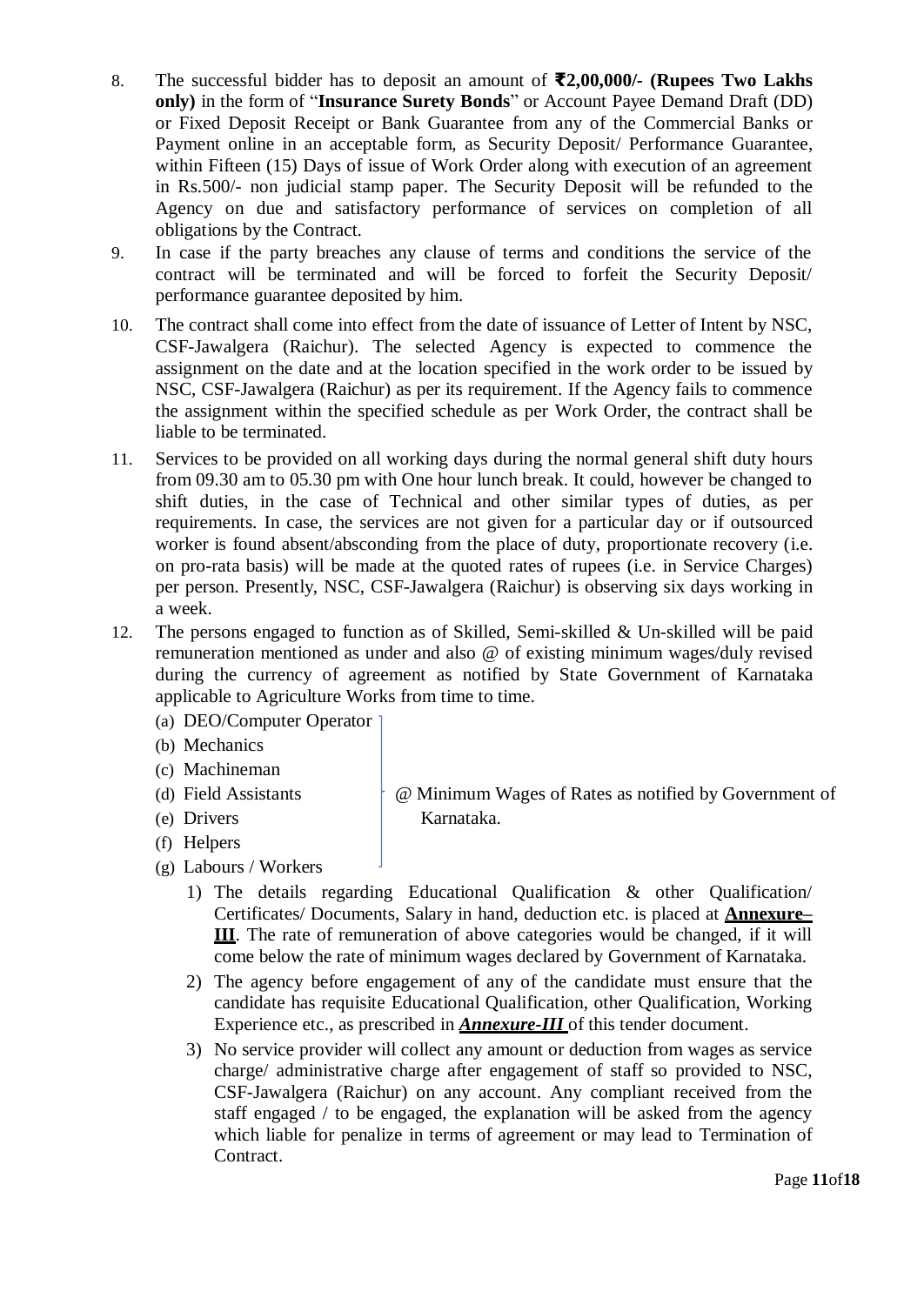- 4) Besides the above, NSC, CSF-Jawalgera (Raichur) will also pay subscription / contribution towards EPF, ESI in respect of the persons engaged for which the Agency have to produce necessary documents in individual name of the staff engaged for release of payment.
- 5) The remuneration of persons/workers engaged is needed to be paid on or before  $10<sup>th</sup>$  of every month through on line transfer to the employee's Bank account. The necessary detailed slip of salary is to be provided to the employees. No cash disbursement of remuneration shall be allowed in any case and violation will lead to Termination of the Contract.

### 13 **Expiration of Contract**:-

Unless terminated earlier, Contract shall expire at the end of such time period after the effective date as specified.

- A. **Termination By Corporation (NSC):-** NSC, CSF-Jawalgera (Raichur) may terminate this Contract, by giving not less than thirty (30) days written notice of termination to the Agency, after the occurrence of any of the events specified below in clauses (a) to (c) of and sixty (60) days in the case of the event referred to in clause (d):
	- (a) If the Agency commits breach of the contract or does not remedy / rectify a failure in the performance of its obligations under the Contract.
	- (b) If the Agency becomes insolvent or bankrupt,
	- (c) If, as the result of FORCE MAJEURE, the Agency is unable to perform a material portion of the Services for a period of not less than sixty (60) days or
	- (d) If NSC, in its sole discretion, decides to Terminate this Contract. In the event of termination on unsatisfactory service or in violation of any of the terms & conditions of contract, the performance guarantee shall stand forfeited in addition to banning of Agency for a period of 2 years.
- B. **By Agency**:- The Agency may terminate this Contract, by giving not less than sixty (60) days' written notice to NSC, CSF-Jawalgera (Raichur) if it fails to pay any undisputed amount due to the Agency under the Contract, provided that if NSC, CSF-Jawalgera (Raichur) pays such amount within the notice period such termination notice shall become in fructuous.
- C. **Payment upon Termination**:- NSC, CSF-Jawalgera (Raichur) at is sole discretion may decide & pay remuneration for Services satisfactorily performed prior to the effective date of termination provided such termination is not on account of any breach of terms of contract by the Agency.

### 14 **FORCE MAJEURE**:

For the purposes of this Contract, "Force Majeure" means any unforeseen event directly interfering with the services during the currency of the contract such as War, insurrection, restraint imposed by the Government, Act of Legislature or other Authority, explosion, accident, strike, riot, lockout, act of public enemy, act of God, sabotage which is beyond the reasonable control of a party and which makes a Party's performance of its obligations under the Contract impossible or so impractical as to be considered impossible under the circumstances.

a) The obligations of NSC, CSF-Jawalgera (Raichur) and the Agency shall remain suspended if and to the extent that they are unable to carry out such obligations owing to force majeure or reasons beyond their control.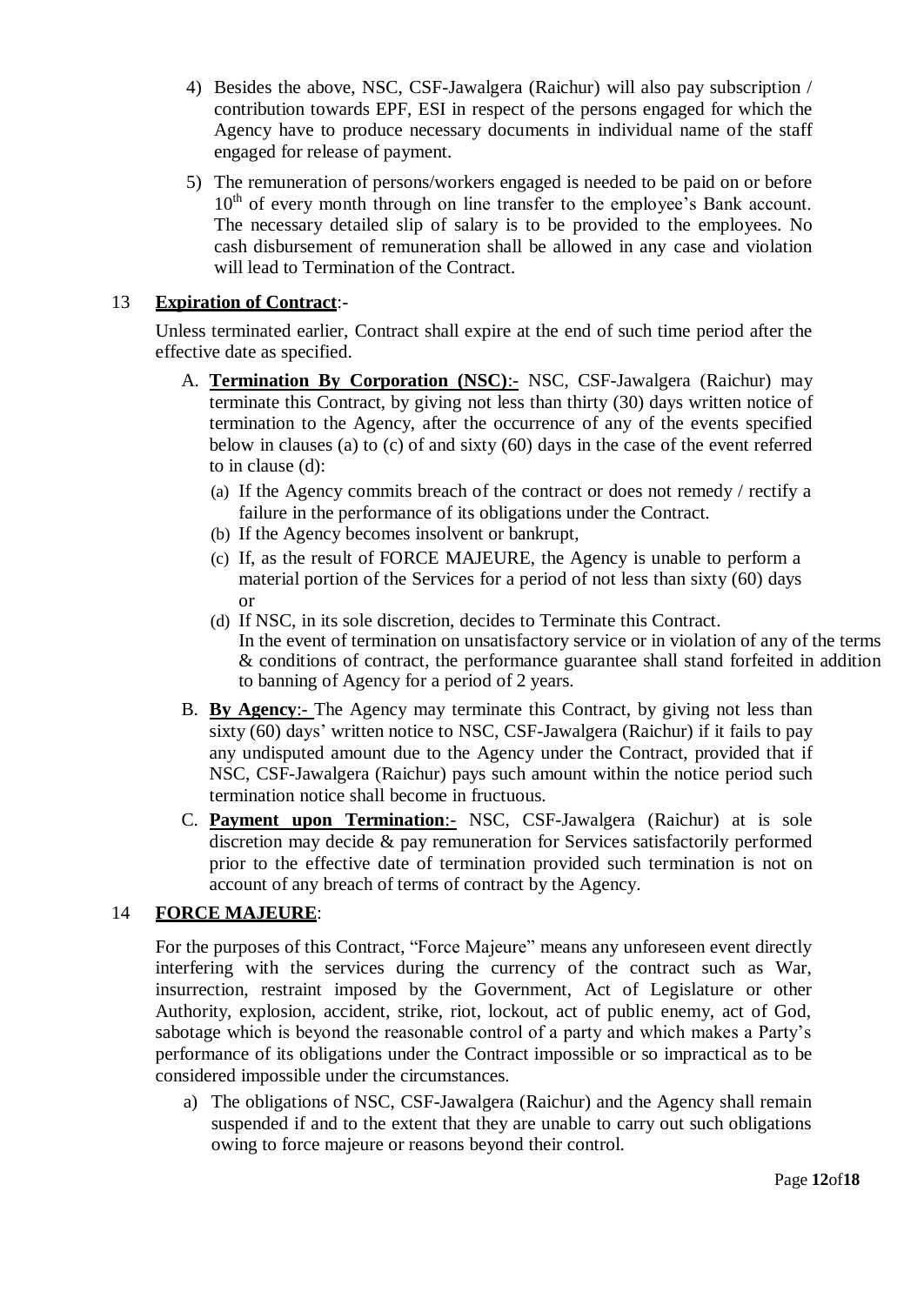- b) The failure of a Party to fulfill any of its obligations under the contract shall not be considered to be a breach of, or default under, this Contract in so far as such inability arises from an event and such impossibility subsists for not less than 60 days.
- c) Any period within which a Party shall, pursuant to this Contract, complete any action or task, shall be extended for a period equal to the time during which such Party was unable to perform such action as a result of Force Majeure.
- d) The Agency is entitled to the payments for the portion of the work already completed before the happening of any event constituting Force Majeure culminating in termination of contract only if the purpose of NSC fulfilled partly to proceed further. Decision of NSC, CSF-Jawalgera (Raichur) in this regard is final.

### 15 **INDEMNITY:-**

The Manpower Providing Agency/ Service provider agency hereby agrees to keep indemnified and shall keep indemnified and hold harmless, NSC, CSF- Jawalgera (Raichur) and its Directors, Officers and Employees from and against all and any claims, demands, losses, damages, penalties, expenses and proceedings connected with the implementation of this Contract or arising from any breach or non-compliance whatsoever by the Manpower Providing Agency/ Service Provider agency or any of the persons deployed by it pursuant hereto of or in relation to any such matter as aforesaid or otherwise arising from any act or omission on their part, whether willful or not, and whether within or without the premises.

### 16 **AGREEMENT:**

The successful bidder will have to enter into an Agreement in Rs.500/- non judicial stamp paper, within 15 days from the date of issue of work order along with "**Insurance Surety Bonds**" /Performance/ Security Deposit.

### **17 OTHER TERMS AND CONDITIONS:**

- a) Rates should be quoted separately for each staff provided under categories of Skilled /Semi-Skilled/ Unskilled Persons/ Workers for service charges in rupees per month.
- b) However the service charges mentioned by lowest bidder should be workable i.e. should not be zero or impracticable. Otherwise his bid will be void-*ab-initio,*
- c) Offered rates should be valid for one year from the date of commencement of contract.
- d) Manpower will be supplied by the Agency as per actual requirement, which will be informed to the Agency generally with a notice period of more than 8 hours. However, in case of emergency, manpower has to be supplied at a short notice of 3 hours. In case of leave/ absence of any person engaged, an alternate arrangement has to be made by the Agency. Skilled manpower, such as Data Entry Operators, Mechanics, Machine man, Field Assistants, Drivers, Technical Assistant should possess the requisite qualification and experience. The Driver must have a valid heavy duty license.
- e) Payment for such engaged contract manpower to the Agency will be subject to provision of satisfactory service which may be certified by the Officers/ Sectional Heads, where ever they engaged. Deduction of statutory dues from the payments to the contract manpower and timely remittance thereof authorities concerned would be the sole responsibility of the Agency.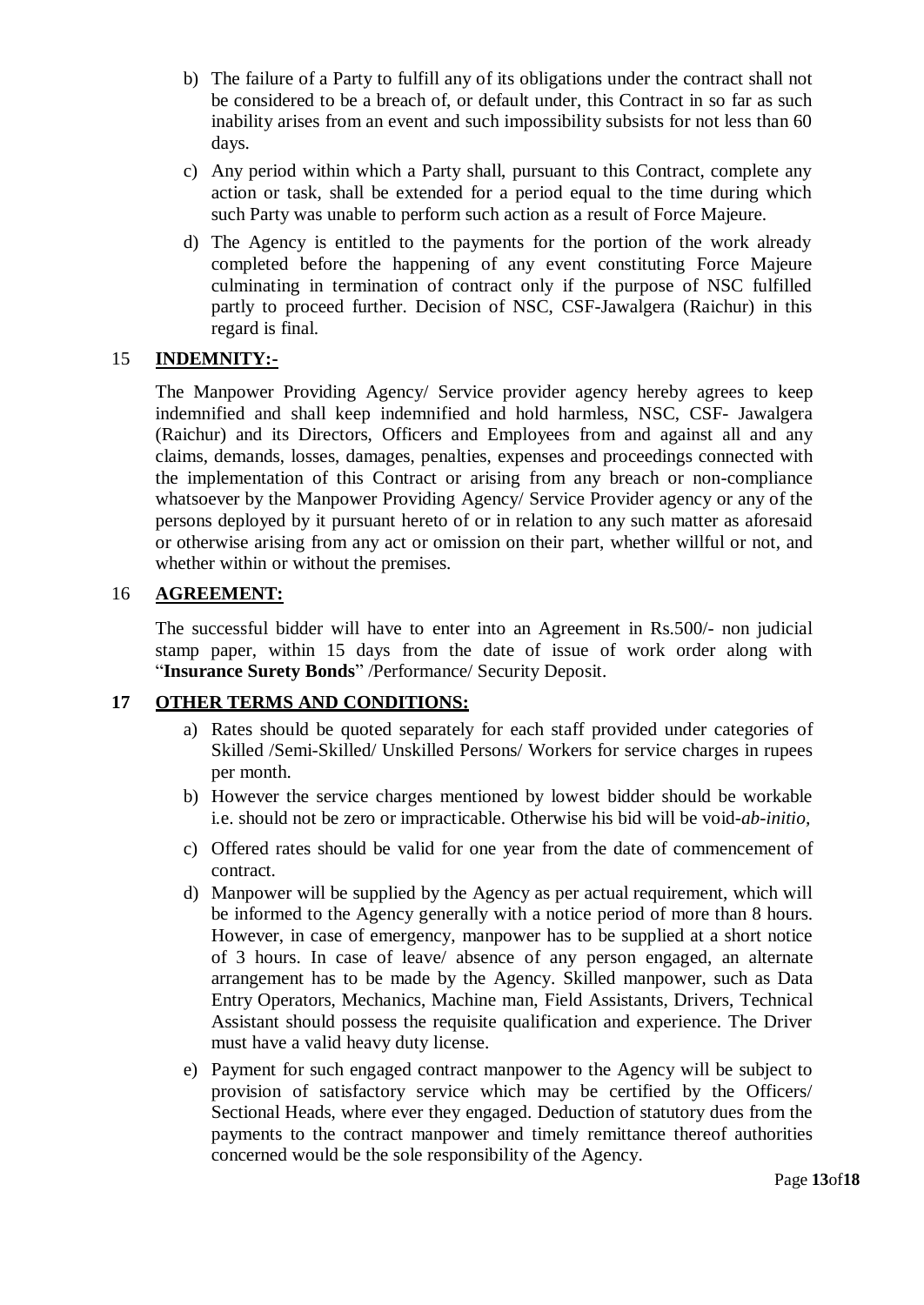- f) Verification of Character and Antecedents of the labourers to be engaged / deployed have to be done by the agency on engagement i.e. before commencement.
- g) The contract employees provided by Manpower agency should not involve any such act that would lower the dignity of the NSC, CSF- Jawalgera (Raichur). In case, the quality of services of any personnel supplied is not found satisfactory, the NSC, CSF-Jawalgera (Raichur) shall have the right to return that person to the Agency, who shall provide a suitable replacement within twenty four hours.
- h) The Agency shall comply with all provisions of labour laws and other statutory requirements in relations to the persons engaged including payments of minimum wages as lay down by or under any law in force and as amended from time to time.
- i) The Agency shall maintain/produce/ the required records/documents as and when called for by the appropriate authority, as well as to NSC, CSF- Jawalgera (Raichur) to enable it to verify that, the Agency is complying with statutory requirements with regards to TDS of Tax, EPF, ESI and other Labour Laws, from time to time.
- j) The engagement does not confer any right for continuation or extension of the contract on any account, and this is purely a short term temporary arrangement on contractual basis.
- k) All liability regarding Government dues as well as any human loss/ injury during the course of work will be personal responsibility of the Agency. The Corporation, NSC, CSF-Jawalgera (Raichur) shall not be liable, in any case and an undertaking to this effect should be furnished by the Agency. NSC,CSF-Jawalgera (Raichur) shall not be responsible, either directly or indirectly, to pay any compensation for bodily injury to the contract labourer/ worker in case of any accident / miss-happening taken place at NSC, CSF- Jawalgera (Raichur) premises.
- l) The persons supplied by the Agency will be the employee of the Agency and there will be no master-servant relationship between the NSC, CSF-Jawalgera (Raichur) and the contract labourer/ workers. All the statutory liabilities and responsibilities will be that of the Agency and NSC, CSF-Jawalgera (Raichur) has no legal responsibilities on the same.
- m) The Agency shall not give sub-contract, transfer, assign or otherwise, part of the contract to any other persons, firm, company, directly or indirectly.
- n) NSC, CSF-Jawalgera (Raichur) reserves the right to accept or reject any or all the quotations without assigning any reason, thereof.
- o) Any changes in the terms of the document can only be made in writing and by mutual agreement. The contract, its meaning and interpretation, and the relation between the Parties shall be governed by the laws of India for the time being in force.
- p) Any notice, request, or consent made pursuant to the final contract shall be in writing and shall be deemed to have been made when delivered in person or sent by registered/ speed post/courier to an authorized representative of the Party.
- q) Any action required or permitted to be taken, and any document required or permitted to be executed, under this contract by NSC, CSF- Jawalgera (Raichur) or the Agency, may be taken or executed only by the officials authorized by their Competent Authority respectively.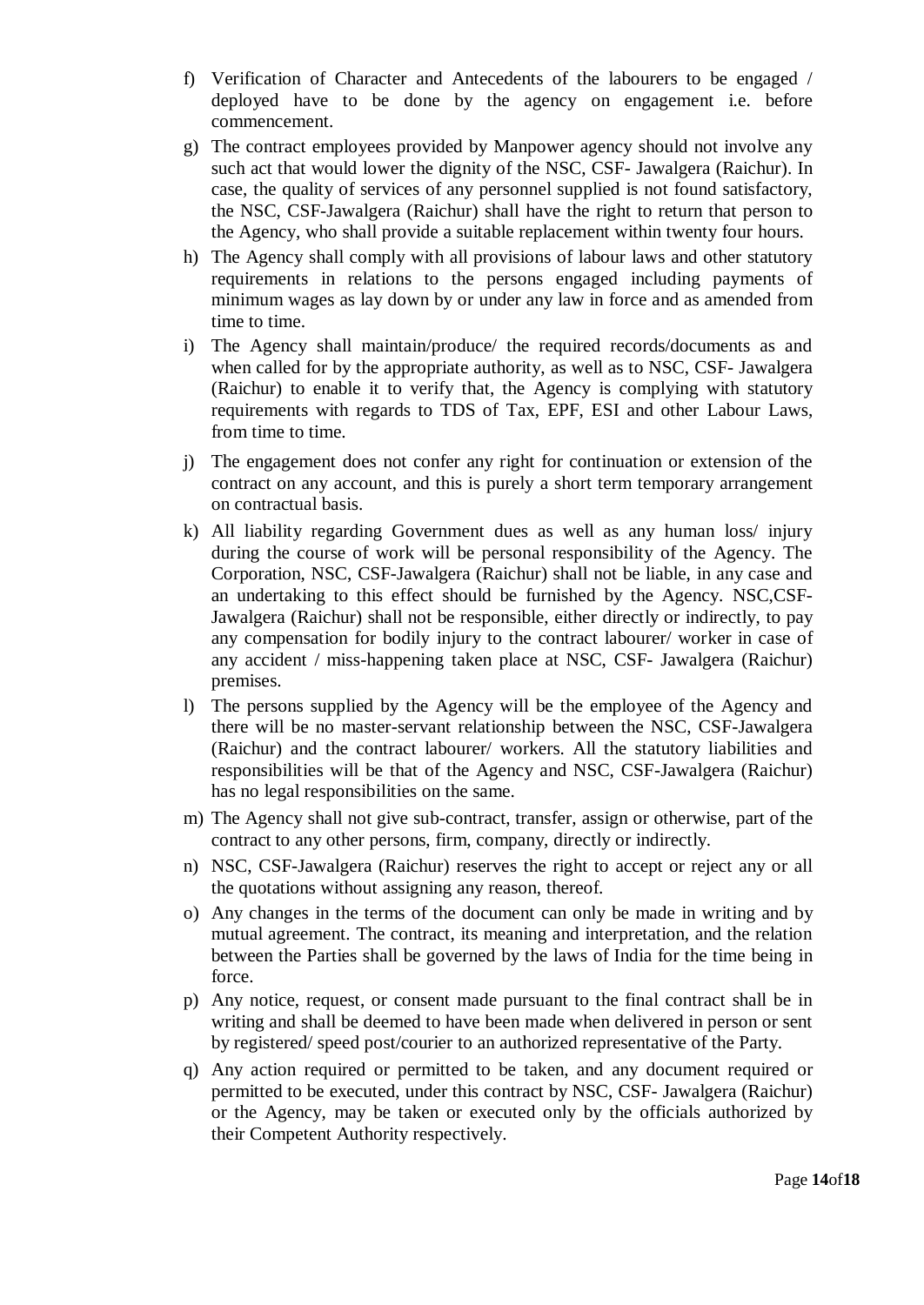- r) Unless otherwise specified, the Agency, and their personnel shall pay such taxes, duties, fees etc. as may be levied under Central / State law and the same will not be reimbursed by NSC, CSF-Jawalgera (Raichur) under any circumstances, whatsoever.
- s) Documents prepared by the Agency to be the Property of NSC, CSF- Jawalgera (Raichur). All plans, charts, specifications, designs, reports and other documents and software submitted by the Agency shall become and remain the property of NSC, CSF-Jawalgera (Raichur), and the Agency shall, not later than upon termination or expiration of this Contract, deliver all such documents and software to NSC, CSF-Jawalgera (Raichur), together with a detailed inventory thereof. The Agency may retain a copy of such documents and software provided the future use of these documents, if any, shall be subject to the prior written approval of NSC, CSF-Jawalgera (Raichur).

### 18 **MODE OF PAYMENT**:-

Manpower Providing Agency/ Service providing agency will raise the bill for the category of employees so provided with amount of EPF/ ESI (Employer and Employee contribution) and Service Charges (excluding Tax / GST). Along with Monthly Bill for payment, it is mandatory for Manpower Providing Agency/ Service providing agency to submit individual ESI / EPF Challans (ECR) against each staff engaged by agency and make available necessary ESI Cards to such persons. The payment to service provider agency shall be subject to TDS, other applicable Levies, Taxes / GST etc. under applicable laws shall be borne by parties concerned.

### **19 ARBITRATION CLAUSE:-**

*"In case of any dispute arises between NSC and the other Party due to any term or matter, both the parties will opt to resolve it through mutual understanding and discussion. In case dispute remains even after discussions, then it shall be binding upon parties to resolve issue under the provisions of Arbitration & Conciliation Act, 1996 as amended from time to time. Under this provisions, the Chairman-cum-Managing Director, National Seeds Corporation Limited with the concurrence of both the parties shall appoint Sole Arbitrator to resolve the issue and both the parties will have to abide by the decision. The parties will bind to resolve this dispute through arbitration before going to court of law. The Arbitration shall be conducted at New Delhi and shall in English Language. The court of Delhi shall have the jurisdiction".* 

### 20 **JURISDICTION**:-

The parties hereby irrevocably consent to the sole jurisdiction of the Courts at Delhi only in connection with any actions or proceedings arising out or in relation to this Tender.

*………………….*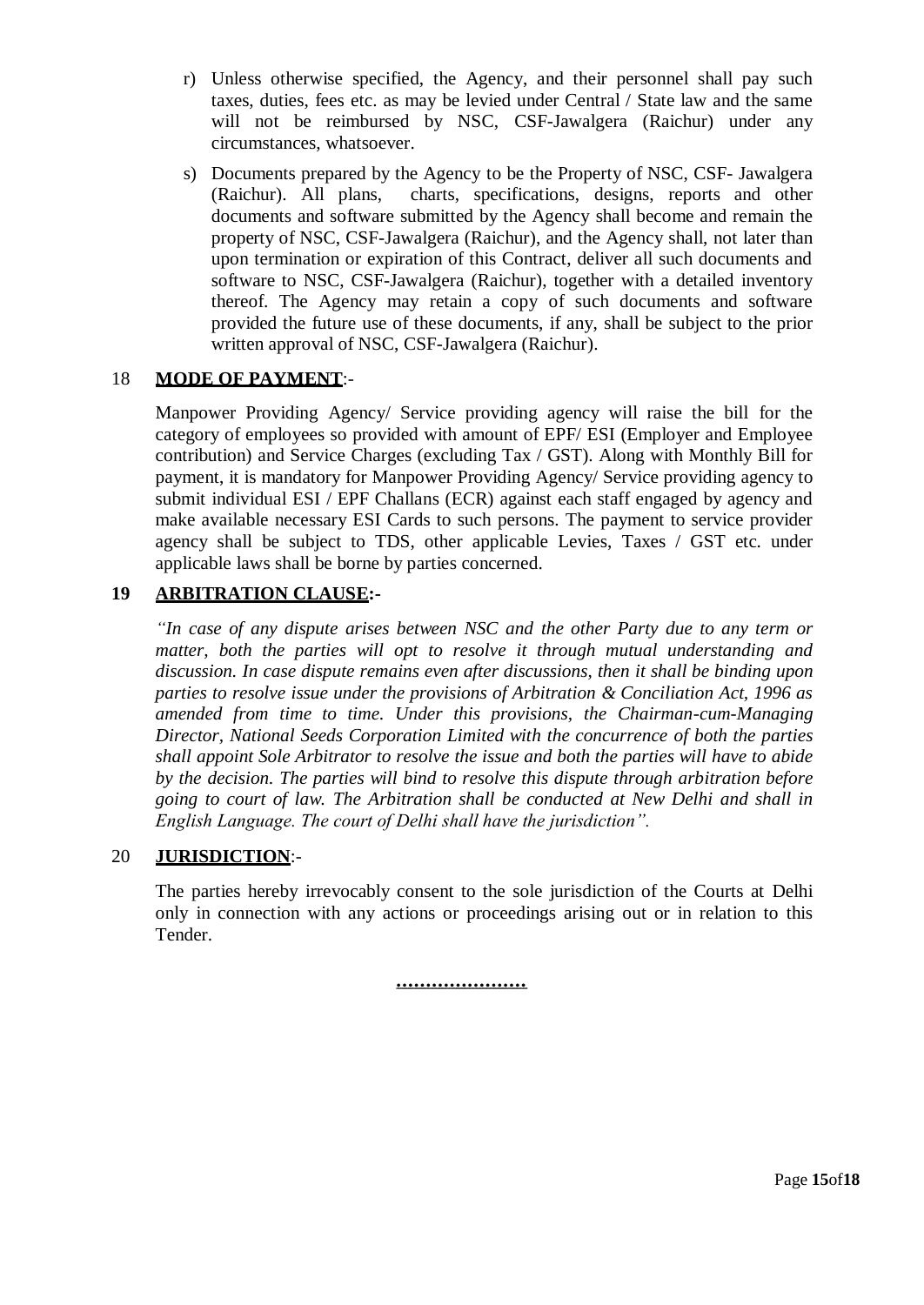# **(To be submitted in online mode 'Technical & Commercial Bid')**

### **Annexure-I**

| $\overline{\text{SL}}$<br>No. | <b>Particulars</b>                                                                                                                                                                                                                                                                                                                                                                                                                                                                                                                                  | To be uploaded by the Bidder              |
|-------------------------------|-----------------------------------------------------------------------------------------------------------------------------------------------------------------------------------------------------------------------------------------------------------------------------------------------------------------------------------------------------------------------------------------------------------------------------------------------------------------------------------------------------------------------------------------------------|-------------------------------------------|
| $\mathbf{1}$                  | Name of Tendering Agency                                                                                                                                                                                                                                                                                                                                                                                                                                                                                                                            | <b>Attach Certificate of Registration</b> |
| $\overline{2}$                | Name of the Proprietor/Director of Company/Firm/Agency<br>(a)<br>Telephone number<br>(b)<br>Fax number<br>(c)                                                                                                                                                                                                                                                                                                                                                                                                                                       | To be filled in e-Portal                  |
|                               | Website address<br>(d)<br>E-mail ID<br>(e)                                                                                                                                                                                                                                                                                                                                                                                                                                                                                                          |                                           |
|                               | Mobile number<br>(f)                                                                                                                                                                                                                                                                                                                                                                                                                                                                                                                                |                                           |
|                               | Official postal address of the agency.<br>(g)                                                                                                                                                                                                                                                                                                                                                                                                                                                                                                       |                                           |
| 3                             | <b>Bank Account Details</b>                                                                                                                                                                                                                                                                                                                                                                                                                                                                                                                         | To be filled in e-Portal                  |
| 4                             | PAN Number                                                                                                                                                                                                                                                                                                                                                                                                                                                                                                                                          | Copy to be uploaded                       |
| 5                             | <b>GST</b> Registration number                                                                                                                                                                                                                                                                                                                                                                                                                                                                                                                      | Copy to be uploaded                       |
| 6                             | <b>EPF Registration Number</b>                                                                                                                                                                                                                                                                                                                                                                                                                                                                                                                      | Copy to be uploaded                       |
| 7                             | <b>ESI Registration Number</b>                                                                                                                                                                                                                                                                                                                                                                                                                                                                                                                      | Copy to be uploaded                       |
| 8                             | Professional Tax Registration Number                                                                                                                                                                                                                                                                                                                                                                                                                                                                                                                | Copy to be uploaded                       |
| 9                             | Labour License from Labour Department                                                                                                                                                                                                                                                                                                                                                                                                                                                                                                               | Copy to be uploaded                       |
| 10                            | Proof of existence since from 2018-19                                                                                                                                                                                                                                                                                                                                                                                                                                                                                                               | Copy to be uploaded                       |
| 11                            | MSME/NSIC Certificate/ Udoyg Aadhar Memorandum                                                                                                                                                                                                                                                                                                                                                                                                                                                                                                      | Copy to be uploaded                       |
| 12                            | Establishment Certificate issued by the Dept. of Labour as                                                                                                                                                                                                                                                                                                                                                                                                                                                                                          | Copy to be uploaded                       |
|                               | Retail Trade or Business under Karnataka State Shops &<br><b>Establishment Act</b>                                                                                                                                                                                                                                                                                                                                                                                                                                                                  |                                           |
| 13                            | Annual Turnover of last Three (03) Years; Copy of the IT Return/<br>Certified copy of Audited Balance Sheet from Chartered Accountant<br>to be uploaded i.e. FY-2018-19, 2019-20 & 2020-21.                                                                                                                                                                                                                                                                                                                                                         | Copy to be uploaded                       |
| 14                            | Certificate of last three years for having performed the work Copy to be uploaded<br>/Service satisfactorily in the said Ministry/ Dept./Organization/MNC<br>Company should be uploaded in e-Portal.                                                                                                                                                                                                                                                                                                                                                |                                           |
| 15                            | Undertaking on Rs.50/-e-Stamp paper regarding Non-Blacklisting/ Copy to be uploaded<br>Debarring of the Firm by any Central Govt./ Quasi Govt./ PSU/<br>Autonomous Body/ Organization.                                                                                                                                                                                                                                                                                                                                                              |                                           |
| 16                            | Undertaking on Letter Head of Firm/Agency declaring that "All<br>liability regarding Government Dues as well as any Human<br>Loss/ Injury/ Accident/ Miss-happenings taken place at NSC,<br>CSF- Jawalgera (Raichur) premises, during the course of work Self-certification to be uploaded<br>will be personal responsibility of the Agency and NSC CSF-<br>Jawalgera (Raichur) shall not be liable in any case and also not<br>either directly or indirectly<br>responsible,<br>to<br>pay<br>any<br>compensation to the deployed persons/workers". |                                           |
| 17                            | Names & Designation of Authorized Persons eligible to enter                                                                                                                                                                                                                                                                                                                                                                                                                                                                                         | Self-certification to be uploaded         |
|                               | Into Contract. (Power of Attorney/ Affidavit in favor of person                                                                                                                                                                                                                                                                                                                                                                                                                                                                                     |                                           |
|                               | signing the papers to be uploaded)                                                                                                                                                                                                                                                                                                                                                                                                                                                                                                                  |                                           |
| 18                            | Name of person to be contacted in the absence of Authorized                                                                                                                                                                                                                                                                                                                                                                                                                                                                                         | Self-certification to be uploaded         |
|                               | Person mentioned above.                                                                                                                                                                                                                                                                                                                                                                                                                                                                                                                             |                                           |
| 19                            | Declaration Certificate <b>Annexure-IV</b>                                                                                                                                                                                                                                                                                                                                                                                                                                                                                                          | Self-certification to be uploaded         |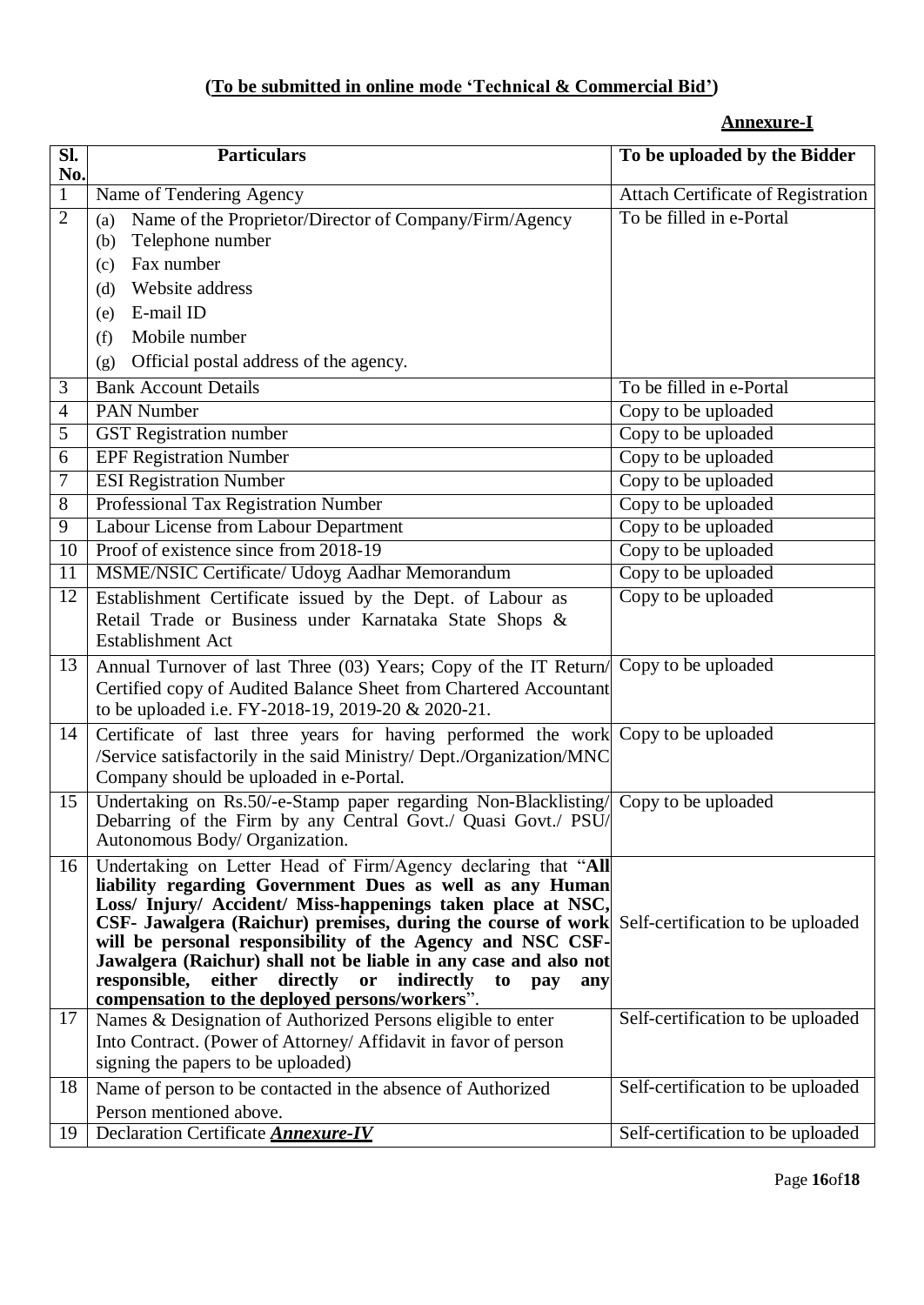## **(Comparative Statement of 'Commercial Bid')**

### *Annexure-II*

| Sl.                                                                                        | Category of                                   | Fix remuneration as                                                                                                             | <b>EPF</b>                  |                             | <b>ESI</b>                     |                               | Total cost             | Price- (Amount of monthly                                                                                                                                                                 |
|--------------------------------------------------------------------------------------------|-----------------------------------------------|---------------------------------------------------------------------------------------------------------------------------------|-----------------------------|-----------------------------|--------------------------------|-------------------------------|------------------------|-------------------------------------------------------------------------------------------------------------------------------------------------------------------------------------------|
| No.                                                                                        | Manpower<br>to be required                    | per minimum wages<br>of rates notified by                                                                                       |                             |                             |                                |                               | against each<br>person | service charges in rupees<br>against each person to be<br>do of 18                                                                                                                        |
|                                                                                            |                                               | government of<br>Karnataka p.m.<br>(subject to change if<br>min. wages changes<br>as applicable to<br><b>Agriculture Works)</b> | Employer's<br>share $@13\%$ | Employee's<br>share $@12\%$ | Employer's<br>share<br>@ 3.25% | Employee's<br>share<br>@0.75% | engaged<br>$(3+4+6)$   | engaged in each category<br>(Excluding GST).<br>However, the same will be<br>reduced proportionately i.e. on<br>pro-rata basis depending upon<br>no. of days present/absent of<br>workers |
| (1)                                                                                        | (2)                                           | (3)                                                                                                                             | (4)                         | (5)                         | (6)                            | (7)                           | (8)                    | (9)                                                                                                                                                                                       |
|                                                                                            | Data Entry<br>Operator / Computer<br>Operator | Rs.                                                                                                                             |                             |                             |                                |                               |                        |                                                                                                                                                                                           |
| $\overline{2}$                                                                             | Mechanics                                     | Rs                                                                                                                              |                             |                             |                                |                               |                        |                                                                                                                                                                                           |
| 3                                                                                          | MachineMan                                    | $Rs.\dots\dots$                                                                                                                 |                             |                             |                                |                               |                        |                                                                                                                                                                                           |
| 4                                                                                          | <b>Filed Assistants</b>                       | Rs.                                                                                                                             |                             |                             |                                |                               |                        |                                                                                                                                                                                           |
| 5                                                                                          | <b>Drivers</b>                                | Rs                                                                                                                              |                             |                             |                                |                               |                        |                                                                                                                                                                                           |
| 6                                                                                          | Helpers                                       | Rs                                                                                                                              |                             |                             |                                |                               |                        |                                                                                                                                                                                           |
| 7                                                                                          | Labours /<br>Workers                          | Rs                                                                                                                              |                             |                             |                                |                               |                        |                                                                                                                                                                                           |
| Note: The fixed remuneration may change as per our Head Office approval from time to time. |                                               |                                                                                                                                 |                             |                             |                                |                               |                        |                                                                                                                                                                                           |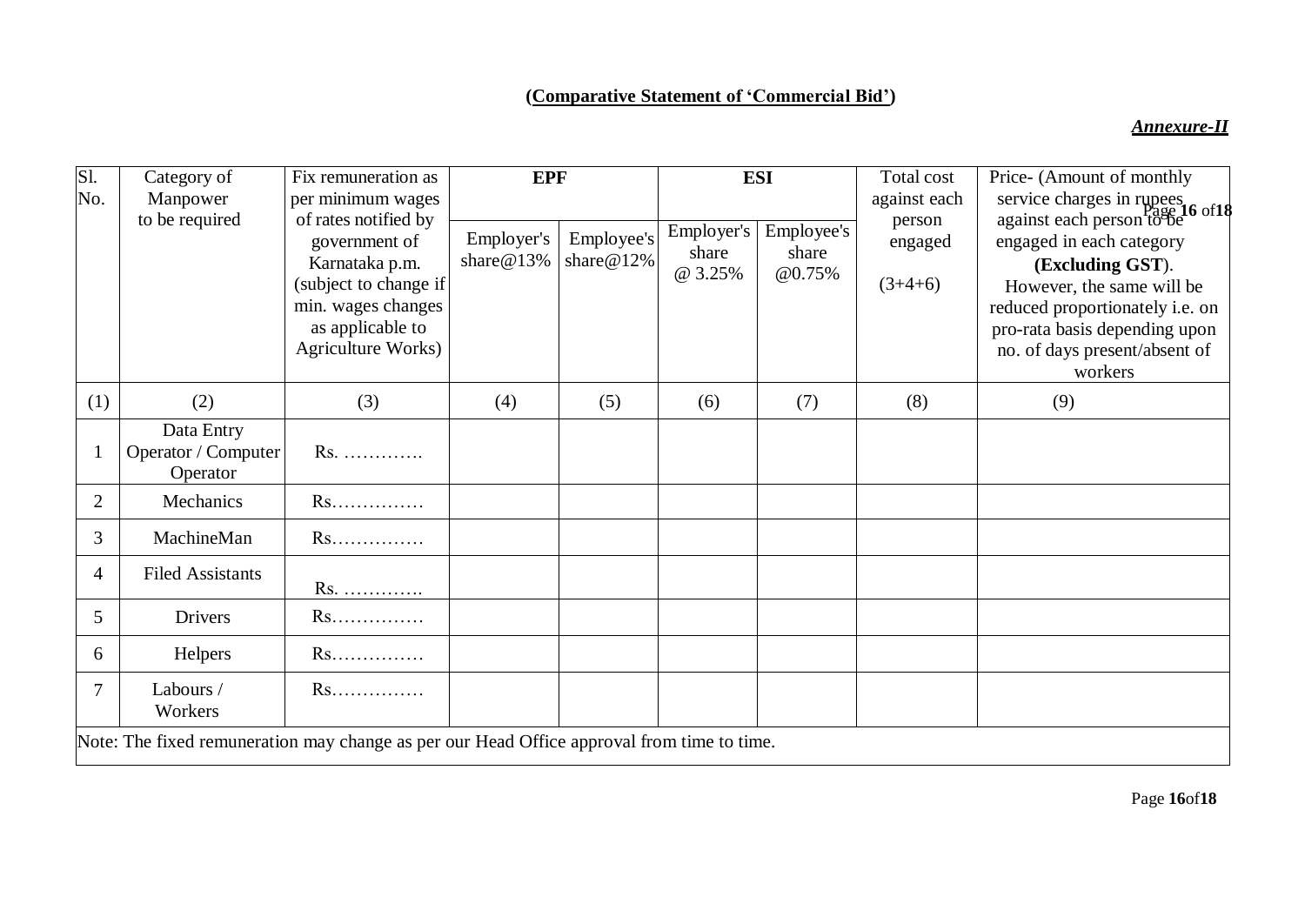### **TENTATIVE REQUIREMENT OF MANPOWER AT NSC,CSF-JAWALGERA (RAICHUR)**

| SI.<br>No.                                 | Category of<br><b>Manpower</b> | No of requirements<br>(tentative) |  |  |
|--------------------------------------------|--------------------------------|-----------------------------------|--|--|
| <b>Skilled Staff</b><br>$\mathbf{L}$       |                                |                                   |  |  |
| 1                                          | Data Entry Operator/           |                                   |  |  |
|                                            | <b>Computer Operator</b>       |                                   |  |  |
| 2                                          | Mechanics                      | $\mathcal{D}_{\mathcal{L}}$       |  |  |
| 3                                          | Machine Man                    |                                   |  |  |
| 4                                          | <b>Drivers</b>                 | 25                                |  |  |
| 5                                          | <b>Field Assistants</b>        | 8                                 |  |  |
| <b>Semiskilled/ Un-Skilled Staff</b><br>П. |                                |                                   |  |  |
|                                            | <b>Helpers</b>                 |                                   |  |  |
| $\mathcal{D}_{\cdot}$                      | Labours/Workers                | 10                                |  |  |
|                                            | Total                          | 52                                |  |  |

### **REQUIREMENT OF MINIMUM QUALIFICATION & EXPERIENCE**

| <b>Category of the</b><br><b>Manpower</b>                                                                         | <b>Minimum</b><br><b>Qualification</b>                                     | <b>Experience</b>                                                 | Age                                                   |
|-------------------------------------------------------------------------------------------------------------------|----------------------------------------------------------------------------|-------------------------------------------------------------------|-------------------------------------------------------|
| $Skilled: -$<br>(a). Data Entry Operator/<br>Operator,<br>Computer<br>Mechanics, Machine man<br>& Field Assistant | Graduate with<br>Computer knowledge.                                       | Minimum<br>one<br>year<br>experience in relevant<br>field of work | shall<br>She.<br>$He$ /<br>less<br>be<br>not          |
| (b).Driver                                                                                                        | Matriculate with Valid<br>(Light)<br>Driving<br>$\alpha$<br>Heavy) License | Minimum $2$ (two)<br>years' experience                            | than18 years<br>old<br>$&$ more than 45<br>years old. |
| Semi-Skilled:-<br>(a). Drivers / Helpers                                                                          | Matriculate with Valid<br>Driving<br>(Light & Heavy) License               | Minimum<br>one year<br>experience in the<br>driving filed         |                                                       |
| (b).Labour/Workers                                                                                                | Physically fit persons                                                     | <b>Below 45 Years</b>                                             |                                                       |